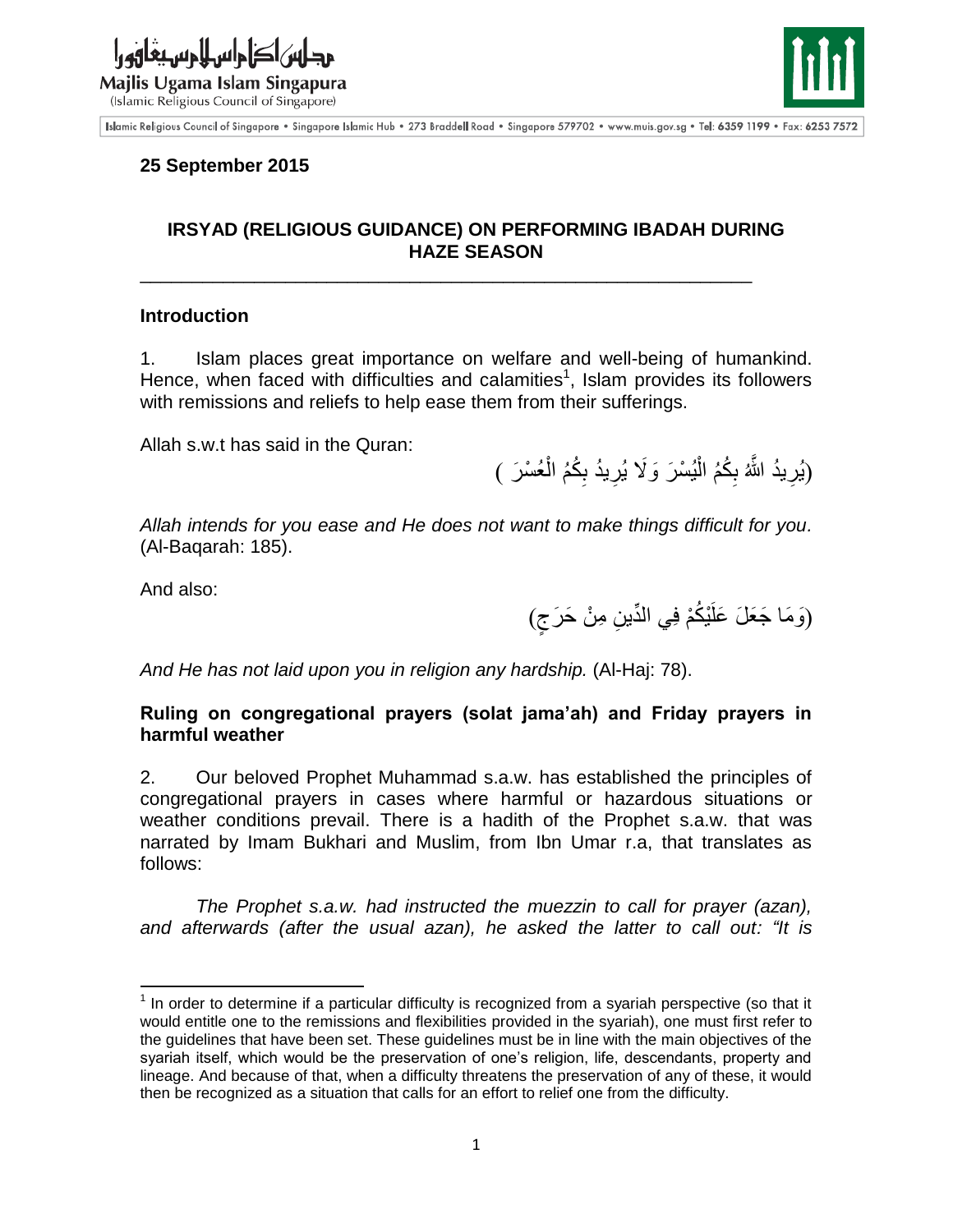*beseeched that you establish your prayers at home", and this happened during a cold night, or when it rained during travels."<sup>2</sup>*

3. Through this hadith, the Prophet s.a.w. has actually demonstrated two situations that would permit us to suspend the obligation of congregational prayers, and these two situations are: in the event of very heavy rain, or cold weather that could be detrimental. Although the hadith mentioned only these two situations, scholars have explained that this hadith extends to more than just these two circumstances. According to Imam An-Nawawi, it is not limited to only these two situations, but it is also meant to ease the ruling on congregational prayers at mosques whenever a situation arises that would make it hard for one to perform them. And the ruling for this concession is not restricted to only obligatory prayers in congregation at the mosques, but it also comprises of all types of congregational prayers, including Friday prayers, Tarawih prayers, and so on.

4. Imam An-Nawawi explained in his book Al-Majmuk :

إن باب الأعذار في ترك الجمعة والجماعة ليس مخصوصا بل كل ما لحق به مشقة شديدة فهو عذر.

*Which means: Verily the chapter that expounds on the various factors of state of difficulties ('uzr) that would make Friday prayers and congregational prayers excusable, is not limited (to only what has been stated in the hadth), but anything that would cause one to experience great difficulties would be considered as 'uzr as well. 3*

5. Based on this, Imam An-Nawawi again mentioned in his book Raudatut Talibin:

كل ما أمكن تصور ه في الجمعة من الأعذار المر خصة في تر ك الجماعة، بر خص في تر ك الجمعة.

*Any reason that could be considered valid (in the shariah) to make congregational prayers excusable would also be considered as a valid reason to make Friday prayers excusable. 4* 

6. Imam Ibn Abdil Barr further deliberated on the different factors that would allow for the obligation of Friday prayers to be suspended:

فالعذر يتسع القول فيه وجملته كل مانع حائل بينه وبين الجمعة مما يتأذى به أو يخاف عدوانه أو يبطل بذلك فرضا لا بدل منه فمن ذلك السلطان الجائر يظلم والمطر الوابل المتصل والمرض الحابس وما كان مثل ذلك.

 $\overline{\phantom{a}}$  $^{\rm 2}$  Hadith narrated by Imam Al-Bukhari, no. [632] and Imam Muslim, no. [1633].<br> $^{\rm 3}$  An-Nawawi, Al-Majmuk, juz 4, pg 384.

<sup>4</sup> An-Nawawi, Raudatu Al-Talibin, juz 1, pg 146.